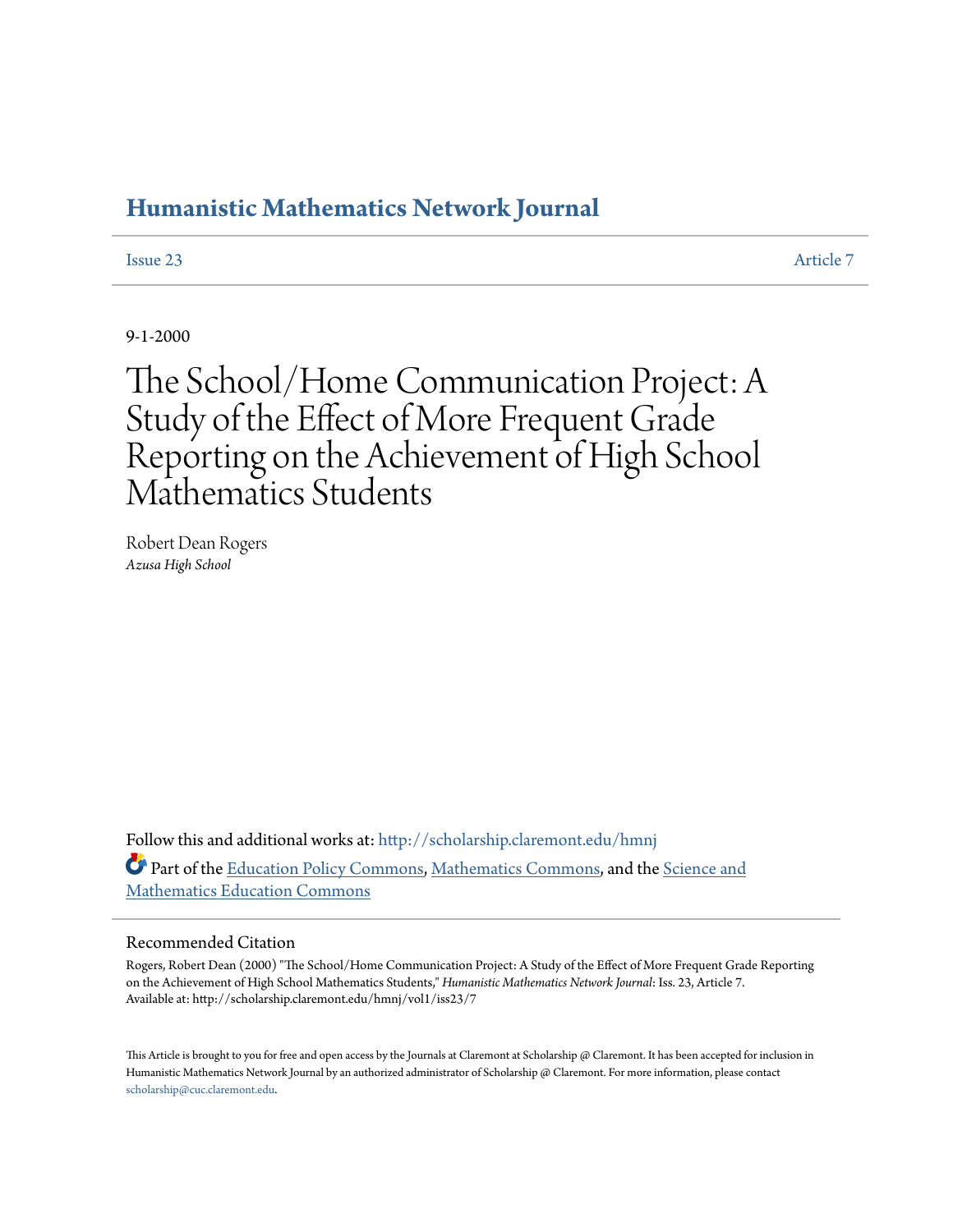## **The School/Home Communication Project: A Study of the Effect of More Frequent Grade Reporting on the Achievement of High School Mathematics Students**

*Robert Dean Rogers Asuza High School Asuza, CA*

#### **INTRODUCTION**

This study in empowering the family explored the impact of an increased flow of information on student achievement and productivity from the school to the family. The investigation into the effect of family management of student learning on the student's achievement was empirically grounded in an experiment that provided support for the managerial role of family by manipulating the periodicity and quantity of information on student progress that teachers sent to families. Findings support the general thesis that increases in both frequency and detail of individual student progress reporting to the family are positively related to student achievement.

The study was conducted in eight mathematics classes at a comprehensive high school in eastern Los Angeles County. Designated the School/Home Communication Project, the experiment was designed to inform those responsible for student learning, the families and students themselves, by transferring information collected as part of the teaching process from the classroom to the home quickly, frequently, and with as much of the detail available to the classroom teacher as possible. Parallel treatment and control classes for each participating teacher, identical as to content, were identified and selected. After a baseline data collection period ending at the first grade reporting of the fall semester, information usually available only to the teacher was sent each week to the families of students in treatment classes while students in control classes received only standard grade cards issued at six to seven week intervals called triads.

#### **BACKGROUND**

The investigation rested on a basic assumption that the family is responsible for the management of the student's learning. Confounding the acceptability of that role by the family are institutional practices, legal precedents, and societal norms which support a

traditional view of the classroom teacher as the manager of student learning.

The power of parents to influence their children has been the subject of inquiry for thousands of years. Eby and Arrowood (1940) noted that "The family in Athens controlled the education of the child, and family influence has always been recognized as an individualizing force" (p.197). In recognition of the importance of family support in positively affecting learning, schools have employed involvement strategies in an effort to control and manipulate that support. Family members have been asked to tutor, volunteer in the classroom, raise funds, serve on committees, select textbooks, and participate in the development of the curriculum. Myriad reasons have been given by families for not participating. Whether single, working, committed to a belief that the school has total responsibility for educating students, or disinterested, the lack of family involvement in the educational process has been vehemently noted by professional educators. Cleveland (1929) even went so far as to suggest that "The community was beginning to awaken to the need of training for parenthood" (p. 49).

This perennial argument over the amount of time a family must donate to the education of its children has produced an accusatory dialogue which has done little to remedy the failure of students to learn. Teachers accuse the family of shirking a responsibility. Families pursue legal strategies as redress for their perception that schools have failed to educate their children.

D'Evelyn in 1945 presented the popular view that "The home and school have joint responsibility for a child's development" (p.1). However, that conceptualization of school/home responsibilities has not been upheld by the courts. Schools have not been held accountable by the courts for failure of a student to learn. The home is ultimately responsible for the educational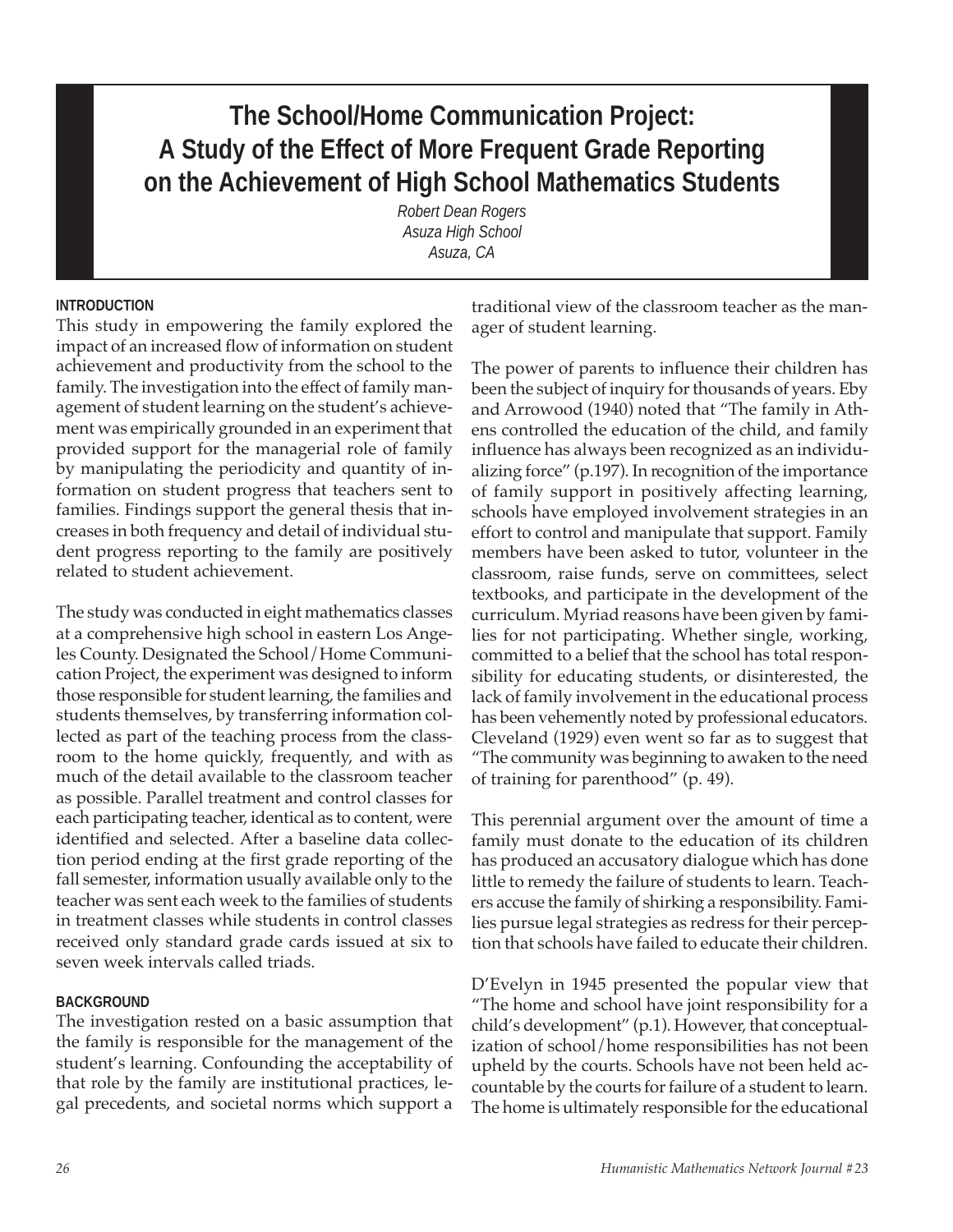outcomes of its child or children (Collis, 1990; Schimmel and Fischer, 1977).

The courts have distinguished between the school's responsibility to provide the facilities and means for learning and the student's responsibility and his or her family's responsibility to accept and use those facilities and means (Collis, 1990; Schimmel and Fischer, 1977). Failure of one student to learn has not been accepted by trial courts or appellate courts as evidence of a failure to teach. If the school is to provide facilities and means for learning, such as curricula and instruction, and the student and his or her family are responsible for using those facilities and means, then the managerial responsibility for learning should be placed at the point of responsibility—in the home. And, if the family and the student are ultimately responsible for learning, then information gathered by the teacher useful in making classroom management decisions should be made available to those individuals who are able to exert influence and control over student learning.

If the locus of control lies within the family, then it is the family which needs information gathered by the school for assessing and reporting on student behavior and progress. Teachers capture much of the detail about student academic production and achievement which parents could use to monitor the educational progress of their child. This information, collected weekly, if not daily, is generated through assignments, quizzes and tests, condensed into a letter grade, and sent to parents every six or nine weeks and at the end of the semester or school year. To what end this information benefits the family may be proportionally related to its availability and dissemination.

#### **METHODOLOGY**

An experimental design using treatment and control groups was chosen as a means of determining the effect of increasing the flow of information about student productivity and achievement from the teacher to the student's family. The experiment was conducted at a Southern California comprehensive high school with a student population of about 1450. Ethnic distribution at the school was approximately 67 percent Hispanic, 26 percent White, and 7 percent other. District sponsorship of the study included authorization to use district letterhead for cover letters mailed to the family contacts.

At this school each semester comprised three standard grading periods called triads. Data was collected over four standard grading periods, three triads of the fall semester, 1991, and the first triad of the spring semester, 1992. The first triad in the fall was used to gather baseline data on both treatment and control groups. Treatment was conducted during the following two triads of the first semester. Treatment class students received weekly progress reports during the middle two triads of the study. These progress reports were generated by the teacher using a computerized grading program. Students were expected to take the reports home each Monday. The family contact was to sign a "Communication Receipt" as evidence of receiving the report and send it back with the student the next day. The intent was to maintain an expectation of regularly scheduled communication between the teacher and family. If circumstances prevented the teacher from sending the scheduled progress reports, a form notifying families of the delay and naming a date when the report should arrive was to be sent in place of the report. District grade reports were made available to all students at the end of each triad.

Four mathematics teachers were selected to participate in the study on the basis of their interest in the project and familiarity with and interest in using a computerized grade program. Each teacher had at least two classes with identical content, one of which was identified as the treatment class in which the students received weekly progress reports during the two treatment triads, and the other section which served as the control class that received only the regular district progress reports at the end of each triad.

Families of students in classes selected for treatment were invited to participate in the high school School/ Home Communication Project. Every student in each of the treatment classes was given a progress report each Monday during the two treatment triads. Solicitation of a family contact was a device intended to foster commitment on the part of the respondent. The decision to include all treatment class students in the process was intended to preclude a sense of voluntary participation by any student that might lead to a refusal to participate. Students were used as couriers, as is the custom in this school district, to carry communications between school and home, but no student was required to participate and no action was taken against any student for refusing to carry papers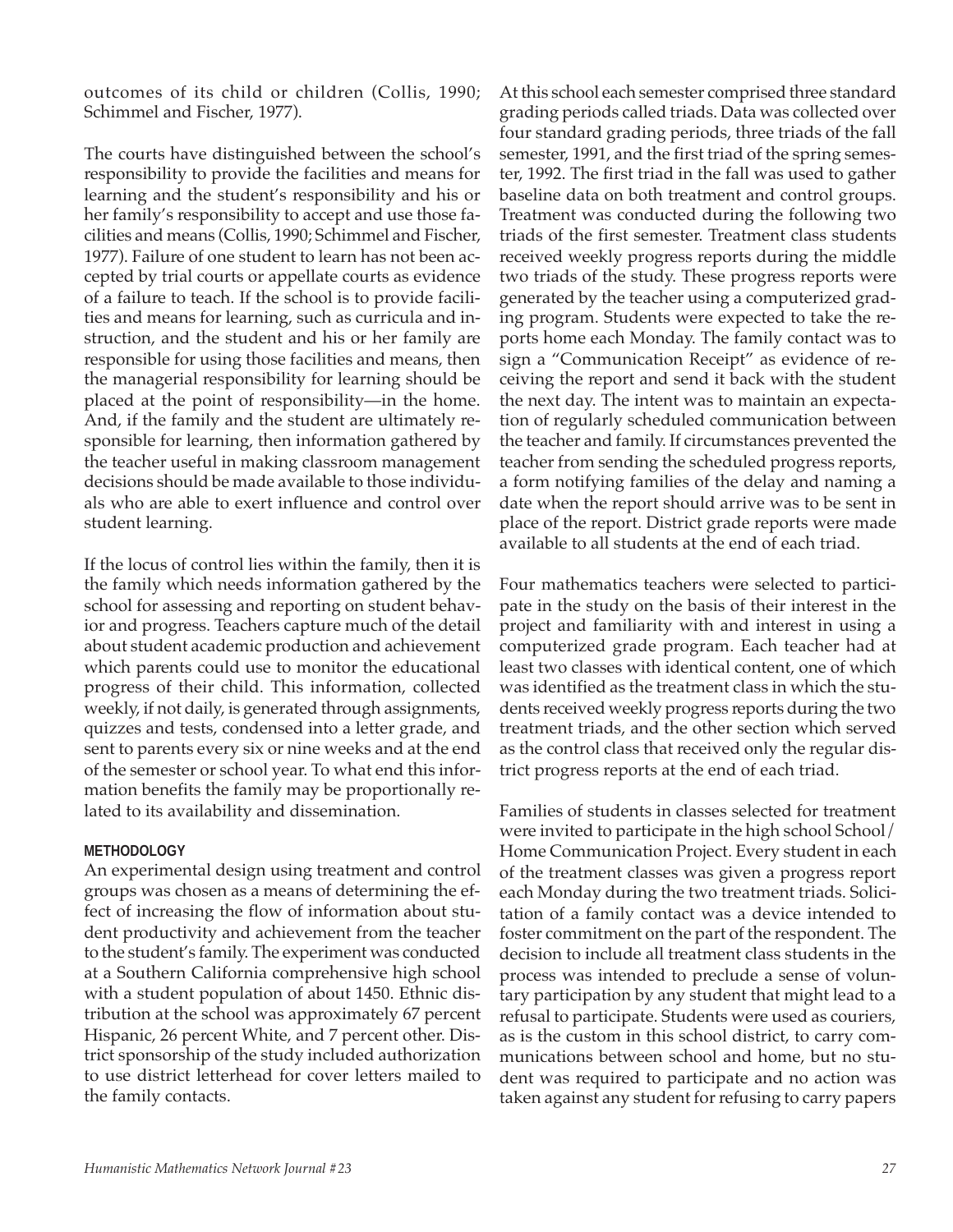between school and home or home and school.

quirement.

Printouts of teachers' gradebooks were collected weekly. This practice provided an opportunity for the project director to monitor each teacher's adherence to project requirements, answer questions related to procedural problems, and discuss possible solutions for anticipated problems. Data collected at the end of each triad were labeled by Week 7, 13, 19, or 26 and used for quantitative analyses.

Every effort was made to ensure as little difference as possible between paired classes. Each teacher's treatment and control classes received the same lessons, assignments, quizzes, and tests. Time of day was considered in the selection of treatment and control classes to reduce any effect on students that might result from taking morning or afternoon classes. No teachers other than the four involved in the project used a computerized grade program and no student in the school who was not in a treatment class received a special grade report during the four triads of the study.

Family contact interviews were conducted at the end of the study. The specific interest of each interview was to determine the value to the family of the teacher reports on student progress. Secondary considerations for these interviews centered on the relationship between the family contact and the child, how the child's time was structured by adults in the home, and conflict resolution strategies of both family members and the child.

#### **QUANTITATIVE FINDINGS**

Quantitative data were collected weekly, but only accumulated data from those weeks coinciding with the end of triads were used for analyses. These were the weeks (7, 13, 19, and 26) when all student grades were submitted to data processing. From those data the district compiled grade cards for each student. Report cards were usually available to families within two weeks of the end of the triad. Since these were the only reports received by control group students and their families, the decision was made to compare the groups at district grade reporting intervals. To provide for a fair statistical comparison of the effect of family knowledge on student academic productivity and achievement, the decision was made to confine data analyses to standardized grade reporting intervals correlative with the school district reporting rePrior to treatment, data were collected during the first seven weeks of the study to establish a baseline against which later findings could be compared over time. The t-test findings for baseline data comparing treatment and control groups revealed no observable differences between the groups. Variations noted for each of the variables and constructs at Week 7 were attributable to chance.

The construct *Grade Percentage* was comprised of two variables, *Assignment Points Earned* and *Quiz/Test Points*. As separate variables, neither reached significance, although a trend toward significance persisted over the course of the study. However, in combination, as measured by the *Grade Percentage* construct at Week 26, the two variables did mark a statistical difference (F=5.249, p<.025) between treatment and control groups. Comparison of graphed means for the *Assignment Points Earned* variable and the *Quiz/Test Points* variable indicate that differences favored the treatment group students (Figures 1 and 2).

The variable *Assignment Points Earned* is closely linked to the variable *Assignments Turned In*. There is a noticeable relationship between the number of assignments a student turned in and the total points earned for those assignments (Figures 1 and 3). Four factors were considered which might affect the number of assignments that a student turns in. First, the student's familiarity with the concepts and skills presented in the assignment affect his or her disposition to attempt and/or complete the assignment. Second, the student's personal belief in the relationship between course grade and assignments turned in might be a factor in not turning in assignments that have been completed. This phenomenon is not unusual among students and has never been explained by any student to the satisfaction of the writer. Third, the student might fail to do the assignment because of a lack of enabling skills and knowledge. Such students often hide their lack of knowledge, and, it seems, would prefer to appear disinterested in the course than have anyone discover their lack of knowledge. Conversations with these students over the years led the writer to attribute this behavior to a belief in predetermined intelligence quotients and innate capabilities that are probably thought to be inherited from family members who gave comfort by relating their own school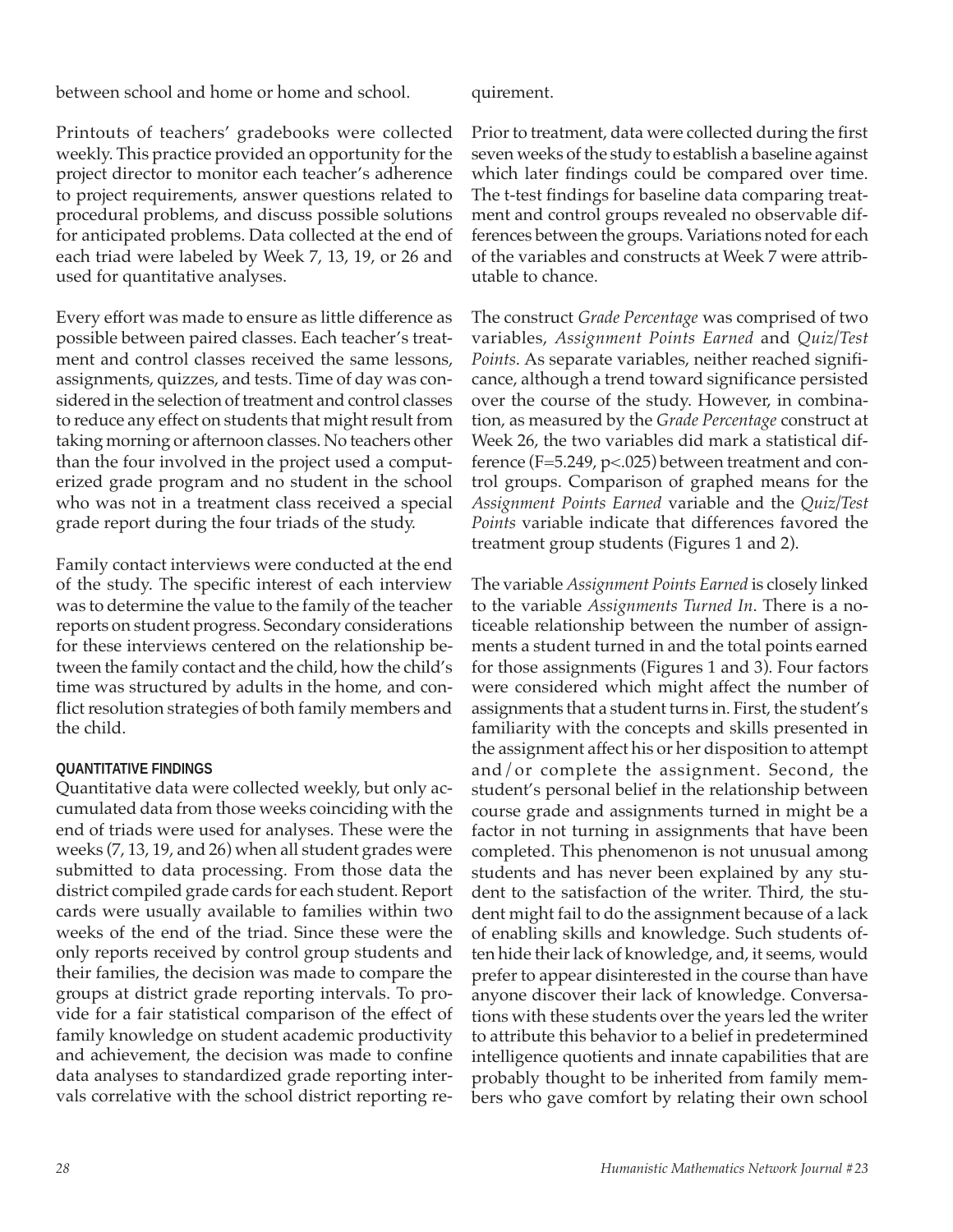

Assignment Points Earned Group Means by Data Collection Interval

failure. Finally, it is possible that parents do not see a relation between assignments and achievement. Many families hold a view of seatwork as a classroom management device to promote a quiet, work-like environment with little, if any, relation to student learning. Any or all of these factors may have contributed to the denigration of the productivity means over time.

As shown in Figures 1 and 3, means for treatment and control groups were very high at Week 7, slid to lows at Week 19, the end of the semester, and rose at Week 26. That pattern would correlate well for Weeks 7



Quiz/Test Points Group Means by Data Collection Interval

through 19 because traditional textbook and teacher instructional strategies place familiar material at the beginning of the course and gradually ease into new material. An upslope identified between Weeks 19 and 26 does not fit this pattern. The material presented during these weeks was new. This evidence that students turn in their assignments at the beginning of a semester may be indicative of a resolve to keep pace with instruction that many of the students are unable to sustain over the course of a semester.

Another factor that may have affected the *Assignments Turned In* variable was the acceptance of late assignments. Teachers in the study accepted students' late



Assignments Turned In Group Means by Data Collection Interval

work up to the last day of each triad. Work from a previous triad could not be turned in once grades had been formally recorded, but up to the last moment before teachers were to turn in grade collection sheets to the district, students were allowed to submit missing assignments. In effect, this practice produced very high means for both treatment and control groups and confounded any instrumental assessment that might have produced a credible differentiation between group means.

A graphic presentation of percentile distribution findings for *Assignments Turned In* at Week 13 (Figure 4) complemented analysis of variance results (F=4.135, p<.05). At Week 13 the greatest distance between group means was found at the 25th and 50th percen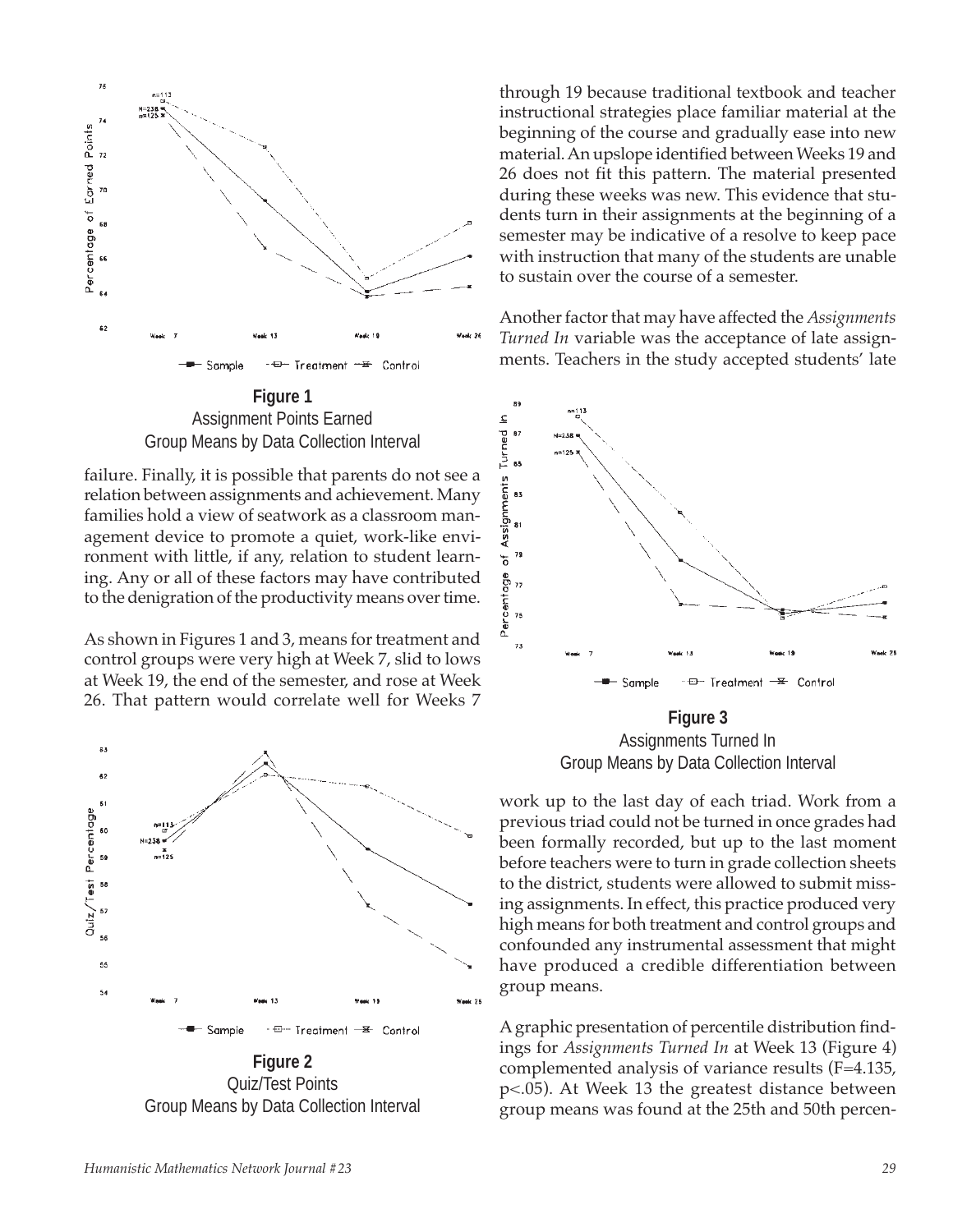tiles. An analysis of variance at this interval disclosed a significant difference (p<.05) between groups. This effect disappeared by the end of the semester, at Week 19 (F=.921, p=.338), and by Week 26, the F ratio was .012 with a probability of .913.

The 50th percentile medians at Week 7 for the treatment group were 94.54 and 91.33 for the control group. Nineteen weeks later, at the end of the study, the median for the treatment group was 82.50 and 80.14 for the control group. At the 75th percentile, the spread between group medians at Week 26 was 2.81 points.

Had it not been for the practice of accepting late work, a more definitive analysis of the *Assignments Turned In* variable might have been possible. The practice of accepting late work inflated rankings at the 50th and 75th percentiles to such an extent that there was no room in the curve tails for the analysis of variance test to distinguish between groups. The validity of this variable as a measure of student productivity was not affected by the teachers' acceptance of late work. The variable was a valid measure of assignments turned in. It did not, however, provide a measure of the effect of the treatment. To use this variable successfully would require the use of a deadline for turning in assignments.

*Assignment Points Earned* naturally paralleled the results of *Assignments Turned In*. Figure 5 shows greater distances between treatment and control groups than evident for *Assignments Turned In* percentile distributions. However, the link between these two variables as a measure of student productivity was not directly correlated. The number of points earned on an assignment reflected the effort of the student to learn the material and complete the assignments. As a measure of student productivity, the *Assignment Points Earned* variable proved to be as robust as the *Assignments Turned In* variable.

Analysis of variance findings for the *Assignment Points Earned* variable at Week 13 showed an F ratio of 6.444, p=.012, which was comparable to the *Assignments Turned In* finding. At Week 19, both variables tended away from significance. However, during the last data collection interval these variables tended in opposite directions, with the *Assignment Points Earned* variable shifting toward significance with an F ratio of 1.687, p=.195 and, as stated previously, the *Assignments*

#### 25th Percentile



#### 50th Percentile



75th Percentile



**Figure 4** Assignments Turned In Percentile Distributions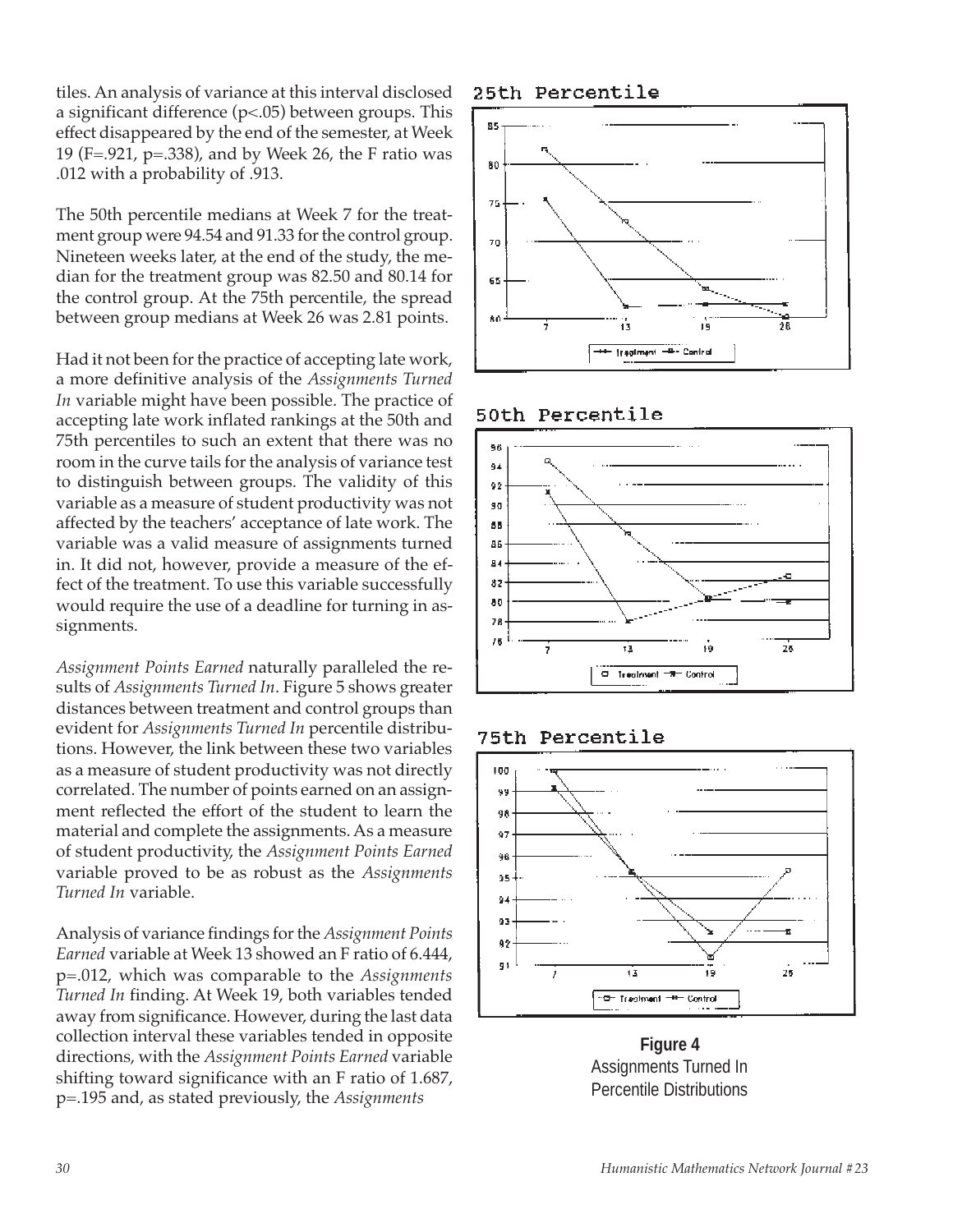#### 25th Percentile



#### 50th Percentile



#### 75th Percentile



**Figure 5** Assignments Points Earned Percentile Distributions

*Turned In* variable reaching an extreme F-ratio of .012,  $p = .913$ .

Again, the practice of accepting late work may have had some affect on the *Assignment Points Earned* variable. It is, however, interesting to note the spread between groups at the 50th and 75th percentiles (Figure 4). Better control over the acceptance of late work might have provided for a testable distinction between groups.

Ethical considerations attendant in human research designs precluded the use of any device or procedure that interfered with practices known to promote student learning when such interference would reduce the student's course grade. A procedure for tracking the promptness or lateness of assignments would probably suffice as a means of controlling for the effect of late work on the productivity variables. Such a procedure would result in a duplicate set of gradebooks, one for the classroom teacher and one for the researcher, and would bear no empirical relation to the students' actual academic performance. In that event, the findings would represent a contrived model of the effect of family management on student learning and not the empirical reality from which the model would have been extracted. Apparently, the measurement of student productivity is an issue that requires rethinking.

The *Quiz/Test Points* variable almost reached significance in both of the final two data collection intervals of the study. This trend toward significance did not meet the alpha level requirement of .05 chosen for the study, but from an exploratory perspective, the shift from an initial F-ratio of .306, p=.581 at Week 13 to an F-ratio of 3.138, p=.078 at Week 19 and an F-ratio of 3.312, p=.070 at Week 26 coupled with graphic evidence of treatment impact at higher percentiles (Figure 6) supports a need for further investigation of the effect that frequent and detailed information about student academic productivity and achievement have on the family management of student learning.

The construct Grade Percentage was significant at Week 26 (F=5.249, p<.025), controlled for Week 7 baseline covariate. Figure 7 presents graphic evidence of the ANOVA results. The percentile rankings presented in Figure 8 show the impact of treatment on students above the 25th percentile.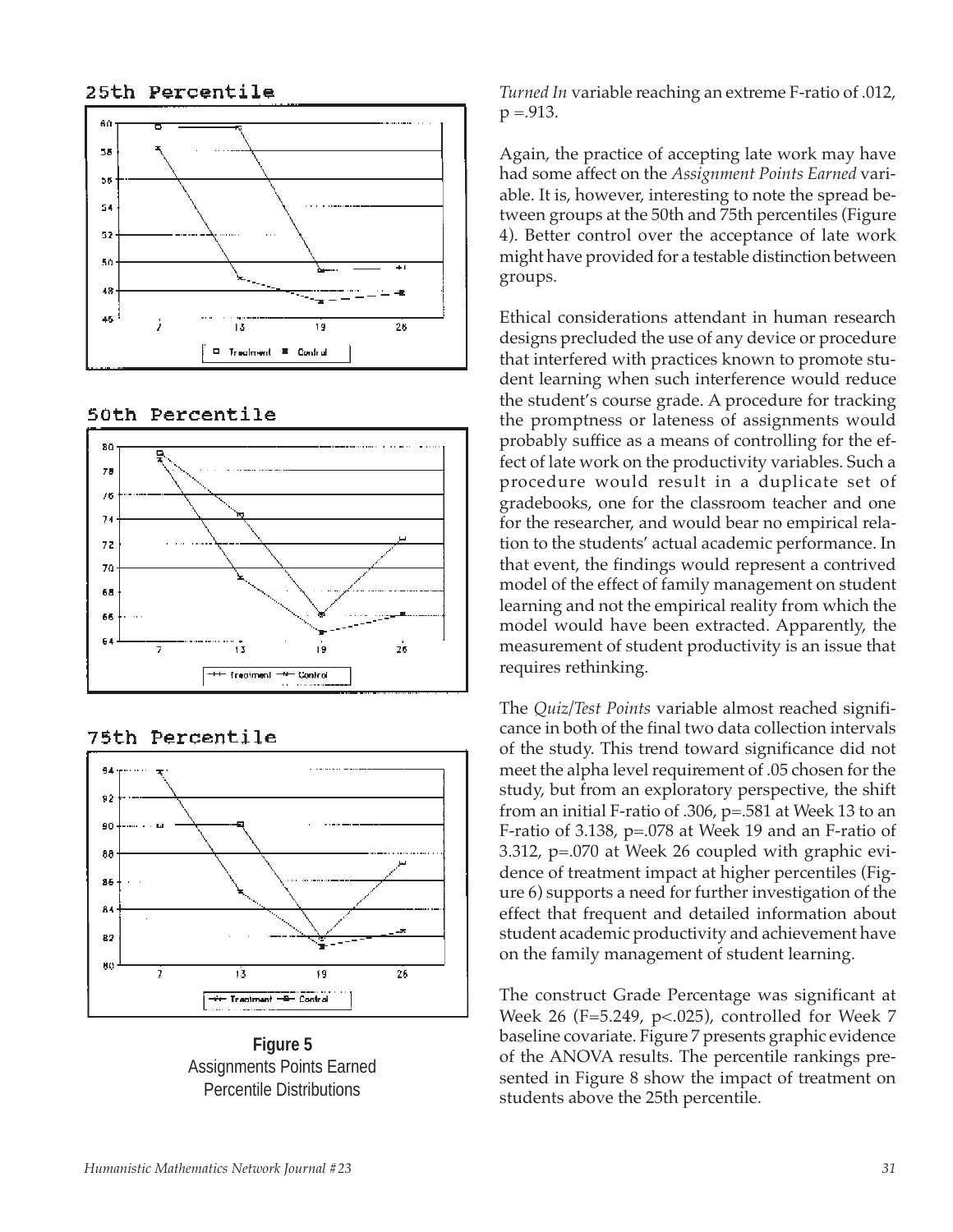Examination of variable and construct percentile distributions reveals an increasing spread between treatment and control groups corresponding to increased percentile rank. ANOVAs were run for the grouped data only. The spread between treatment and control groups at the 75th percentile indicate a probable impact from the treatment on academically proficient students with supportive families.

#### **QUALITATIVE ANALYSIS**

Data gathered from conversations, written communications, notes, formal documents, and interviews confirmed the effectiveness of the conceptualization of the communications component of the hypothesis. The agreement between all parties to the study on the value of information on student productivity and academic progress was evident from the project's inception.

Administrative support from school district officials validated the study and sanctioned those procedures necessary to its successful completion. The participation of students as couriers was high, in part because of district approval for the use of School/Home Communication Project as a title and high school letterhead for project communications.

Site administrators showed some concern regarding the potential for divisiveness that might result between treatment and control group students. There was also some concern about the response of families to communications. A formal requirement of the principal centered on the right to preview any and all materials that would be sent to families and students prior to release. There was also a concern about using students to carry messages between school and home. None of these concerns impeded the project.

Students displayed a concern when initially informed of the project. Such concern is not unusual for students when their routine is disturbed. Some treatment group students neglected to take the envelopes containing information about the project and a letter requesting family participation. Telephone follow-ups resolved most of these problems. A replacement information packet was distributed at the family's request. No follow-up was done for a nonresponse to the second distribution.

The intrusive nature of the study design and the

25th Percentile



#### 50th Percentile



#### **75th Percentile**



**Figure 6** Quiz/Test Points Percentile Distributions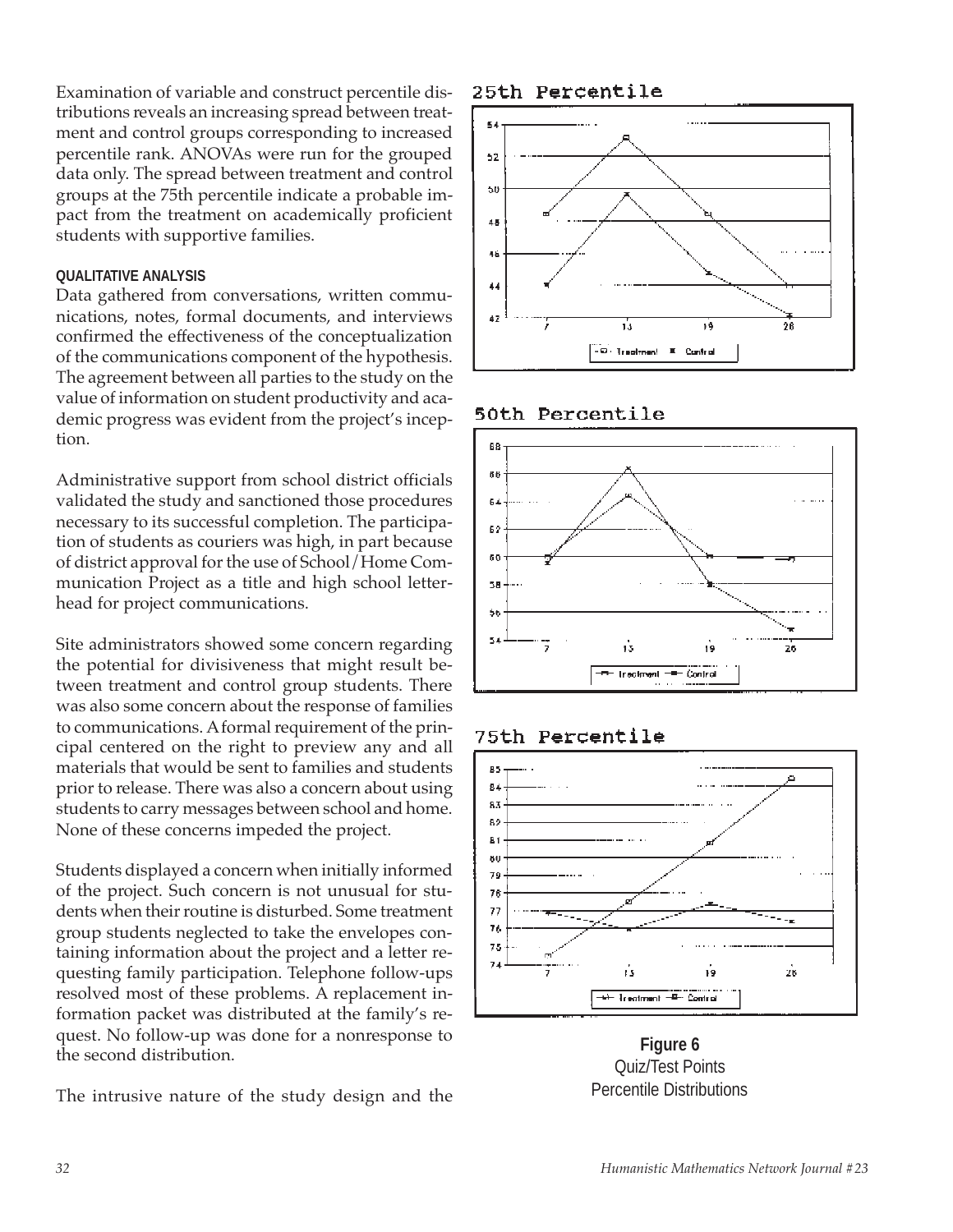

**Figure 7** Grade Percentage Group Means by Data Collection Interval

openly evident difference in the way students in treatment and control classes were apprised of their progress never appeared to present a problem. Students in control classes who inquired about receiving the progress reports were told that specific classes had been selected to receive the reports and because of the time involved in preparing the reports it was not possible to give them to all classes. Since there were no student or parent inquiries that went beyond the classroom teacher, it seemed that this answer satisfied the curiosity and concerns of students in the control group and in classes which were not participating in the study.

Teachers involved in the study were aware of the problems associated with grading papers, entering results into a grade program database, and printing out the student grades for family contacts each Monday of the treatment triads. The workload associated with the project was understood and agreed to by the three teachers who had consented to work with the project director who also participated in the study as a teacher. At the conclusion of the study, the participating teachers continued the practice of reporting on student progress to the families of all of their students independently of district requirements. A reporting cycle of alternating weeks with odd numbered period classed receiving reports one week and even numbered period classes the next satisfied the concern teachers had regarding an unmanageable drain on their time. In effect, this process almost matched the

25th Percentile



50th Percentile



#### 75th Percentile



**Figure 8** Grade Percentage Percentile Distributions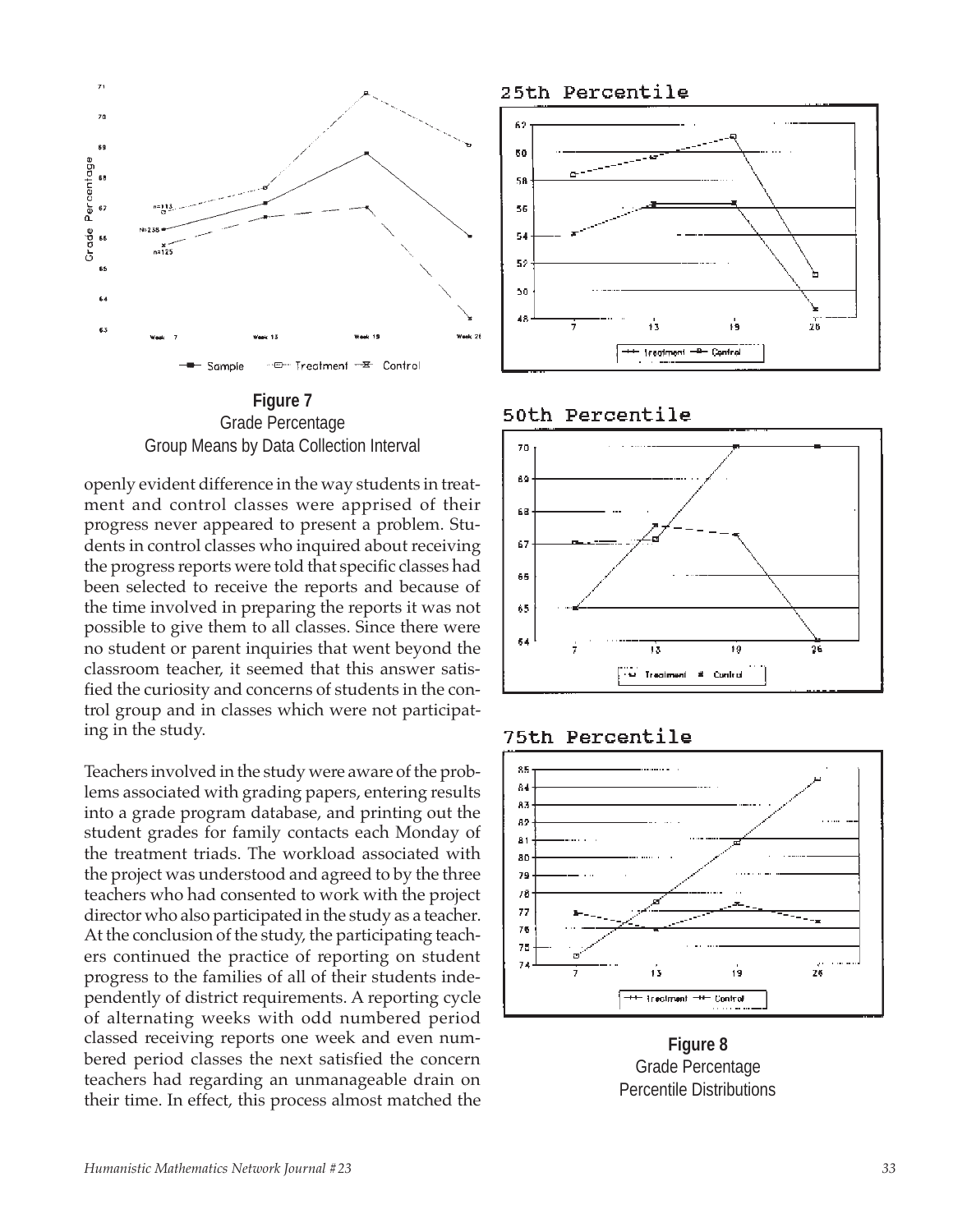time requirements of the study.

Teachers not involved in the project expressed interest in the amount of extra time required to enter grades into a computerized program and report to parents. Many of these teachers purchased the computerized gradebook program and began to use it as part of an instructional strategy. The compelling factor which appears to have prompted teachers to accept the challenge of computerizing their gradebook was their growing awareness that teachers who use these programs have ready availability to information upon requests by counselors, parents, and students. Teachers were impressed by the ability of computerized gradebook users to hand a parent a printout of a student's classroom conduct as indicated by number of assignments turned in. Coupled with the student's acceptance of responsibility for academic achievement, this method of recording and maintaining a gradebook was seen by teachers as a powerful tool in their efforts to affect student learning.

At the beginning of the study teachers expressed a concern that providing parents with detailed information about student progress would trigger numerous telephone conversations requesting explanations of grading practices and policies. Occasionally teachers were contacted, but in most instances the adult was seeking professional guidance to help the child become academically successful.

The intent of the study was to investigate the effect of frequent and detailed reporting of student progress to the student's family. The underlying procedural intent was to transfer the management of student learning from classroom to home. Other than the writer, who participated as one of the project teachers, none of the teachers in the study was aware of this design intention. It is interesting to note that the main effect which prompted teachers to adopt the practice of computerized grade reporting was the transfer of responsibility to the student. In effect, student learning became a parental or family responsibility since the students might fail to comprehend the importance of the deferred benefits of education.

Family contact response to the study was supportive and favorable from the outset. Unsolicited comments indicated the acceptance with which project intentions were greeted by the adults who obviously cared about

what their children were doing in school. The only complaint was that frequent and detailed reports were not available from all teachers. That plea was heard most often from the families of students who were having academic difficulties in several classes.

Comments that arrived on Communication Receipts and notes and comments delivered in person revealed feelings of parental empowerment generated by an increase in information. This immediate reaction by the family to the benefit of receiving information about the student was welcomed by the teachers. Teachers discussed differences in parents' attitudes and in the responsiveness of treatment class students to the instructional requirements. This sense of goodwill may have been a result of teachers feeling positive about their involvement in the study. In that case, the responsiveness of parents may have been a result of the teachers' attitude. Whatever the cause, the reality of parental approval of the frequency and detail of the computerized progress reports was well documented in writing by many of the family respondents.

In the interviews conducted after the 26th week of the study, all of the respondents expressed their satisfaction with the project. Each of them appreciated the frequency of the reports, but, although aware of the detail, had not always known how to read them. Many were dependent upon their children to explain the meaning of the reports and the procedures and policies of the school and teacher. While family members did not always believe what their child told them, they seemed to be obliged to accept the explanation. Parents usually waited for face-to-face encounters with teachers to confirm or disconfirm their children's explanations.

#### **IMPLICATIONS**

Analysis of variance significance of the *Grade Percentage* construct at Week 26 (F=5.249, p<.025), controlled for Week 7 baseline covariate, and the graphic comparisons shown in Figures 7 and 8 present a compelling justification for continuation of research into the underlying conceptualization of this study that the family management of student learning affects student achievement. The *Grade Percentage* construct, comprised of achievement and productivity measures, illustrated the effect on student academic success of frequent and detailed progress reporting to the family. Quantitative and qualitative findings partially